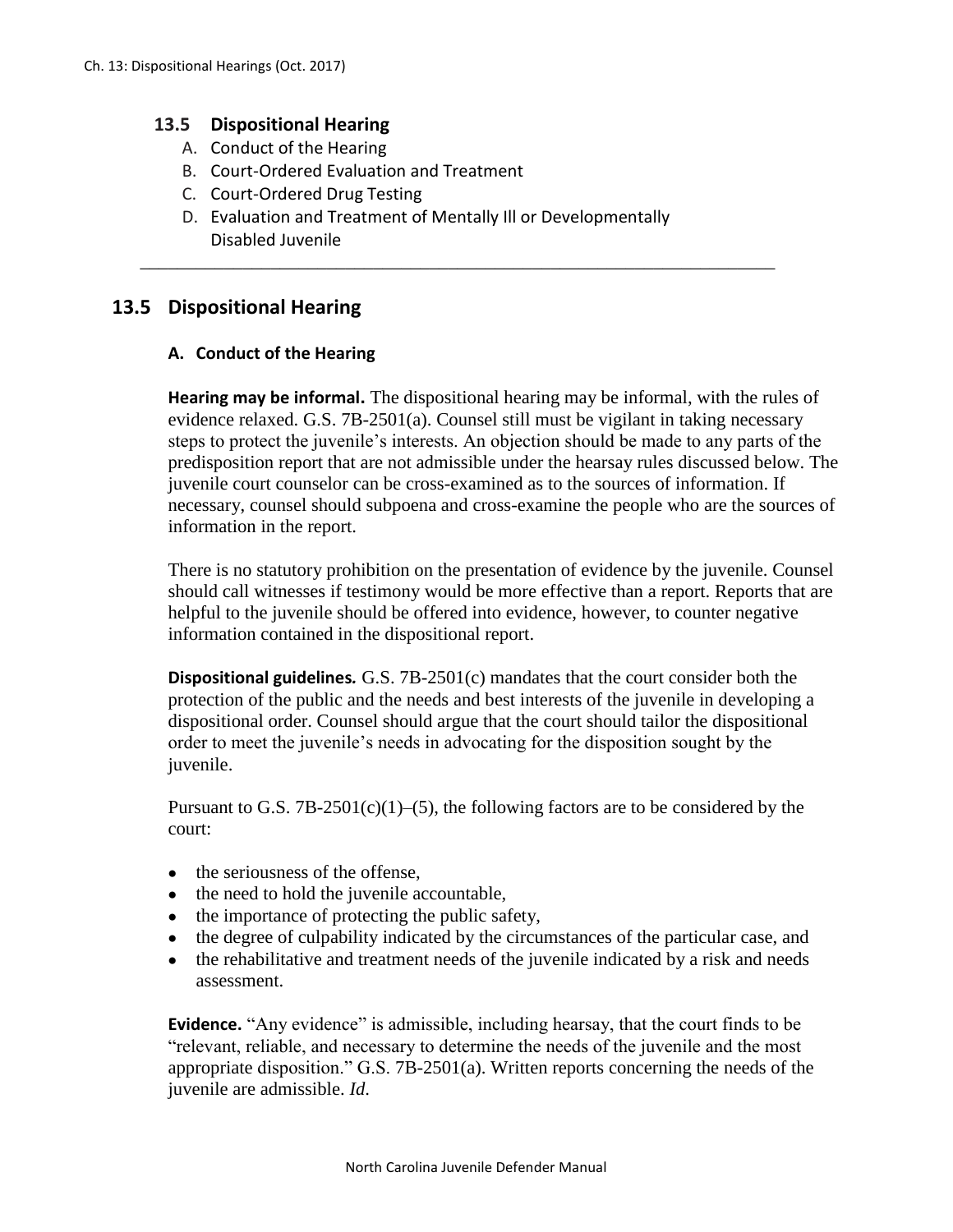Counsel should continue to object to evidence that does not meet the statutory standard of relevance, reliability, and necessity. For example, statements based on double hearsay ("The mother/neighbor/co-respondent stated that the teacher/doctor/counselor said . . .") or evaluations that are no longer current may be objectionable. Inappropriate recommendations of the court counselor, such as for substance abuse treatment when there is no evidence of substance abuse, should be objected to and argued against. A motion for a continuance to subpoena a witness for cross-examination may be made if unreliable hearsay information is admitted over counsel's objection.

**Right of juvenile and parent to present evidence***.* The juvenile and the juvenile's parent, guardian, or custodian have the right to present evidence and make argument to the court concerning the appropriate disposition. G.S. 7B-2501(b). Counsel should talk with the parent concerning the parent's position on disposition and explain the possible consequences of the parent making negative statements regarding the juvenile at disposition. *See supra* "Disposition" in § 3.5E, Parent, Guardian, or Custodian.

**Defense dispositional plan.** Counsel should prepare a dispositional plan and, where appropriate, a dispositional memorandum. Topics that may be included are:

- favorable information, including mitigating factors and relative culpability concerning the offense, and information regarding the juvenile's personal background, educational history, employment record and opportunities, and financial status;
- factors supporting a disposition other than confinement, such as the potential for rehabilitation or the nonviolent nature of the crime;
- the availability of treatment programs, treatment facilities, and community service work opportunities;
- challenges to incorrect or incomplete information or inappropriate references and characterizations in the State's evidence; and
- if appropriate, a counterproposal to confinement.

*See* N.C. Commission on Indigent Defense Services, Performance Guidelines for Appointed Counsel in Juvenile Delinquency Proceedings at the Trial Level § 10.5 (2007) reprinted *infra* in Chapter 18 of this manual.

**Dismissal.** The court may dismiss the case after an adjudication of delinquency, although the statute provides no guidelines for doing so. G.S. 7B-2501(d). Dismissal of the case might be appropriate, for example, for a first offense that is relatively minor, when the juvenile's parents have taken adequate steps to address underlying problems, or when the experience of being in juvenile court has had a positive effect on the juvenile's behavior.

**Continuance of disposition***.* A continuance of up to six months may be ordered specifically to allow the juvenile's family to address the juvenile's needs. G.S. 7B-2501(d). The needs of the juvenile may be met by providing more adequate home supervision, through placement in a private or specialized school or agency, or through some other plan approved by the court. G.S. 7B-2501(d). Even if the case involves a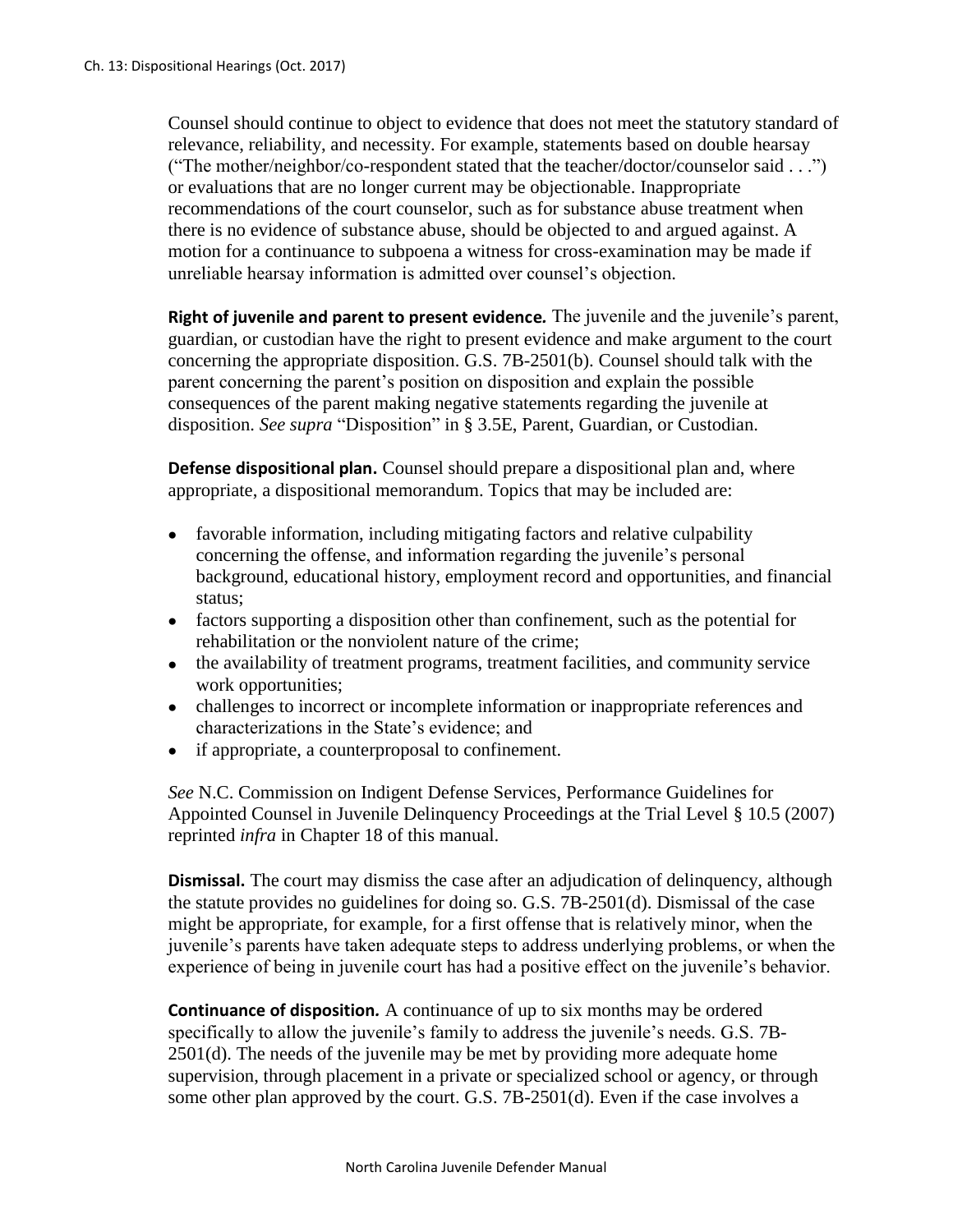serious offense, the court might grant a continuance of disposition under this statute if counsel presents a comprehensive plan. If the plan has been successful when the case is rescheduled, the court may dismiss the case or impose a more lenient disposition than it might have originally entered.

Counsel should move for a continuance of disposition when appropriate and consider filing a written motion and supporting memorandum of law. Documentation outlining the family's efforts to explore community resources and the resulting proposed dispositional plan may persuade the court to continue the dispositional hearing.

#### **B. Court-Ordered Evaluation and Treatment**

**Evaluation.** To assist in developing an appropriate disposition, the court may order that the juvenile be examined by a physician, psychiatrist, psychologist, or other qualified expert. G.S. 7B-2502(a).

The court must allow the parent to arrange for the ordered evaluation as the first option. G.S. 7B-2502(b). If the parent accepts this responsibility, counsel should seek to work with the parent in selecting the most appropriate expert to perform the evaluation. Counsel may suggest someone who has worked with juveniles and who has performed thorough and effective juvenile court evaluations in other cases.

If the parent refuses or is unable to make the arrangements, the court may enter an order specifying who will perform the evaluation. G.S. 7B-2502(b). Counsel might suggest that the court appoint an expert with whom the juvenile has an existing relationship or an expert who has worked with juveniles and has done other juvenile court evaluations. After the court has ordered a particular expert to perform an evaluation, counsel should contact the expert to provide background material or other information that might be helpful to the juvenile's position.

The Juvenile Code suggests that the evaluation might be done on an inpatient basis, as it directs the court to consider whether it is in the juvenile's interest to remain in the county of residence "[i]n placing a juvenile in out-of-home care under this section." G.S. 7B-2502(a). Typically, the juvenile will prefer to be evaluated on an outpatient basis.

Counsel should obtain a copy of any report resulting from the examination before further proceedings occur. The expert may be contacted to provide clarifying information to supplement the report. If necessary, counsel should subpoena the expert for crossexamination about the evaluation.

**Hearing.** A hearing must be held after completion of the examination to determine whether the juvenile is in need of medical, surgical, psychiatric, psychological, or other evaluation or treatment. G.S. 7B-2502(b). Generally, the court will review any written report regarding the evaluation or receive testimony from the evaluator regarding the report and recommendations. Counsel should cross-examine any witnesses and present evidence favorable to the juvenile's position. The juvenile might have an ongoing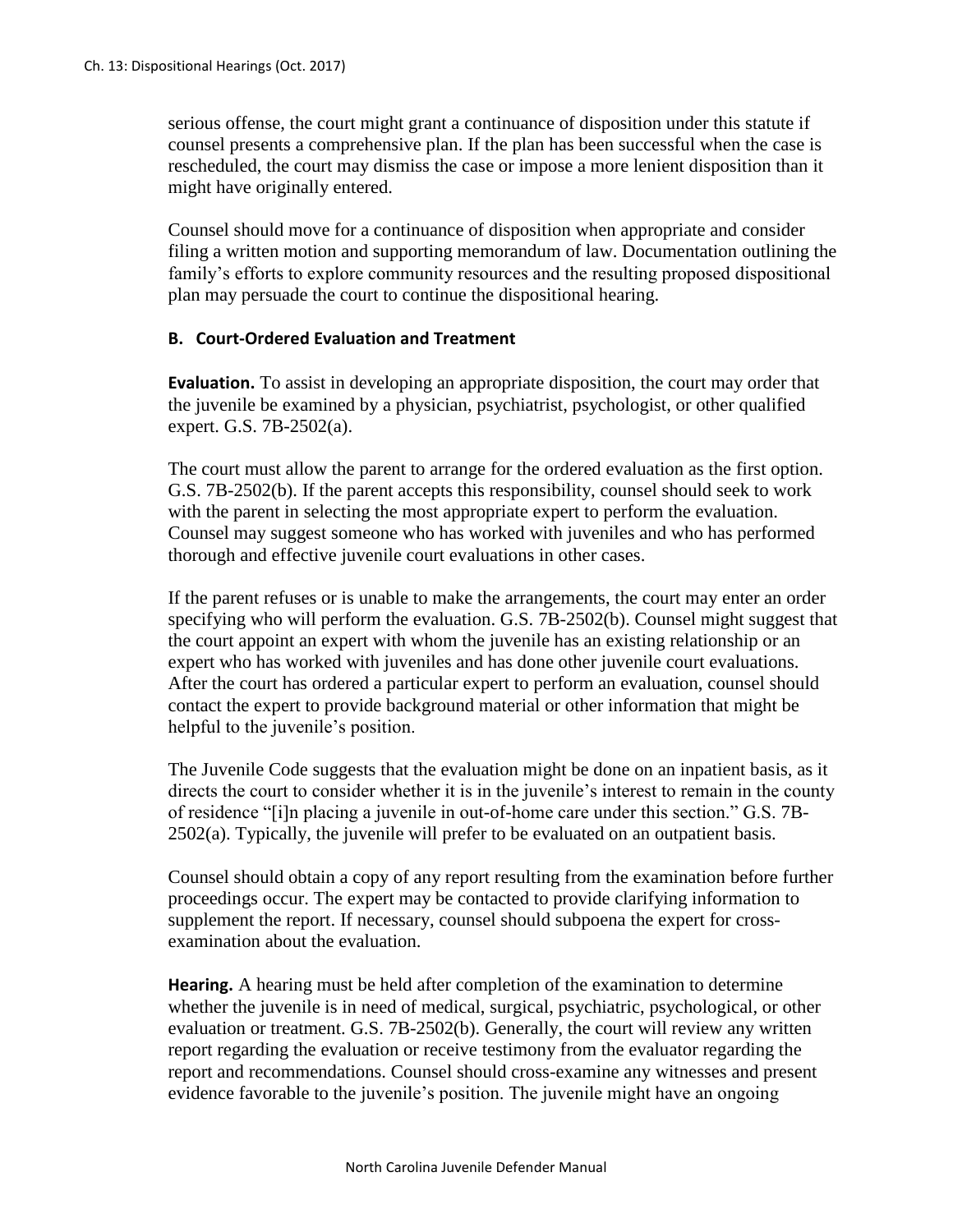relationship with a counselor, therapist, teacher, or other person who could present testimony helpful to the court and to the juvenile's position. In some cases, the juvenile's parent might be called on the juvenile's behalf. There is a danger, however, in presenting testimony from a parent who downplays the juvenile's problems and does not understand the need for or intend to pursue an appropriate plan.

The county manager of the county of the juvenile's residence, or other designated person, must be given notice of the hearing and be allowed to be heard. This is required because the county may be required to pay for the cost of the juvenile's evaluation and treatment, discussed next. G.S. 7B-2502(b).

**Cost of treatment.** If the court decides to order treatment, it must also determine who will be responsible for the cost. The statute presumes that the parent who arranges for evaluation and treatment will pay for the cost. If the court determines that the parent is unable to pay, however, the court must order the county of the juvenile's residence to pay for evaluation and treatment. In that case, the county department of social services is required to recommend the facility that will evaluate and treat the juvenile. G.S. 7B- $2502(b)$ .

# **C. Court-Ordered Drug Testing**

If a juvenile is adjudicated delinquent for an offense that involves the possession, use, sale, or delivery of alcohol or a controlled substance, the court *must* order that the juvenile be tested for use of a controlled substance or alcohol within 30 days of the adjudication. In other cases, the court *may* order that the juvenile be tested for use of a controlled substance or alcohol. Counsel should object if no evidence of drug use has been presented. If ordered, the results of these initial tests, as opposed to regular testing ordered as part of disposition, may be used for evaluation and treatment purposes only. G.S. 7B-2502(a).

A juvenile court counselor may require the juvenile to submit to drug testing if the court makes this a condition of probation. G.S. 7B-2510(a)(7)c., 7B-2510(b)(2); *see In re Schrimpsher*, 143 N.C. App. 461, 466–67 (2001) (court did not have authority to order as a condition of probation that the juvenile submit to urinalysis, blood, or breathalyzer testing on request of any law enforcement officer; juvenile conceded that court had authority to order juvenile to submit to testing on request of court counselor).

## **D. Evaluation and Treatment of Mentally Ill or Developmentally Disabled Juvenile**

**Referral to area program.** The court must refer a juvenile to the area mental health, developmental disabilities, and substance abuse services director (hereinafter the director) for "appropriate action" if it believes or if there is evidence presented that the juvenile is mentally ill or developmentally disabled. G.S. 7B-2502(c). The director must obtain an interdisciplinary evaluation and arrange for services to meet the juvenile's needs. *Id*. These services could include a specialized school, therapy, counseling, a personal aide, or residential treatment.